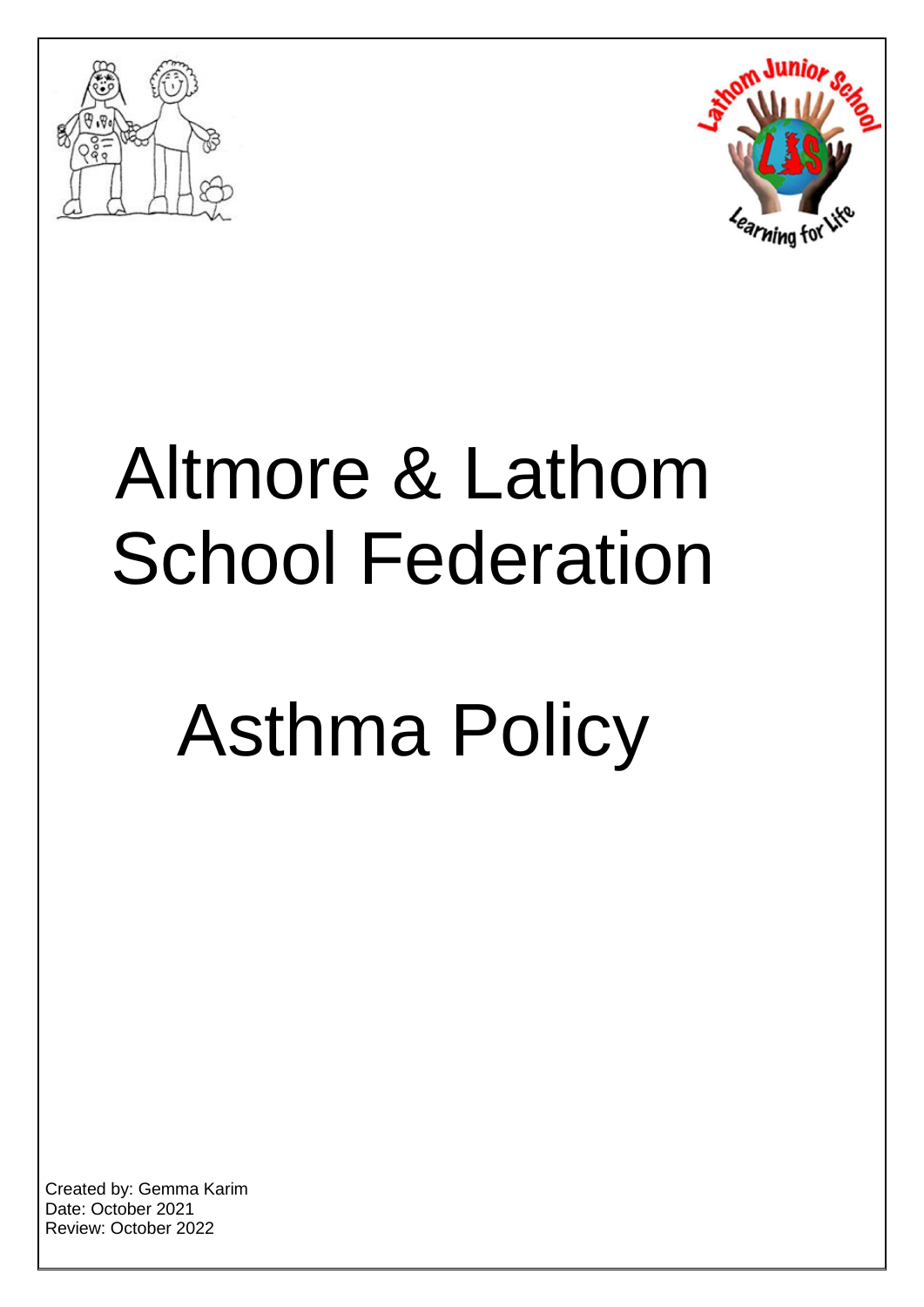At Lathom Junior School we welcome all children with asthma and allergies and we aim to support them to participate fully in school life.

We will do this by being an asthma and allergy friendly school and take the whole school asthma approach, this means we have:

- An asthma policy including the use of emergency inhalers and AAIs
- A register of all children with asthma and allergies which includes all those who have been prescribed a Salbutamol inhaler, antihistamine or AAI
- An asthma emergency kit that includes salbutamol inhalers and spacers
- An anaphylaxis emergency kit that includes AAIs
- A system to refer children to the Children's Health 0-19 Service who are:
	- Absent from school due to asthma
	- Unable to fully take part in PE (and playtime) due to asthma

 - Those who have used their salbutamol inhaler three or more times in the space of a week (including at home)

- An asthma lead in school who is responsible for the adherence to the asthma and allergy friendly standards
- Annual Asthma and Allergy Management training for key staff in school i.e. asthma lead, first aiders, medical office staff etc.
- Annual Asthma Awareness for ideally 100% of the school workforce but a minimum of 85%
- The school-based asthma action plan displayed in each classroom.

We review the above annually (as a minimum) in collaboration with the Children's Health 0-19 Service. We notify them if we have less than 85% of our school workforce trained in asthma awareness at any point during the academic year and release staff to attending training sessions. Our parent/guardians are aware that we take a whole school asthma approach and have been advised of what this means for their child.

## **Asthma and Allergy Register**

An asthma and allergy register of children is held in the school and is updated yearly and when required. Parents/guardians of new children are required to complete a medical declaration form when joining school and at the start of each new school year. This will specifically document:

- Any physician-diagnosis of asthma and viral wheeze
- Any prescription of a reliever inhaler (salbutamol/terbutaline, blue pump) in the preceding 12 months.
- Any previous severe allergic reactions including any associated acute triggers/allergens
- Any prescription of an adrenaline pen (AAI) in the preceding 24 months.

Parents/guardians are responsible for informing the school if there are any changes to their child's needs, so that the register maintained is accurate.

Each child on the asthma and allergy register must have:

- A Personal Asthma Action Plan (PAAP) completed by a health care professional (GP, Practice Nurse, Asthma Clinic, A&E staff or hospital doctor). All children under the care of the asthma clinic must have a PAAP or access to the school-based asthma action plan
- All children under the care of the asthma clinic must have a PAAP; this will be given to the parent/guardian to bring a copy into school. Parent/guardians should contact their GP or asthma clinic to review their PAAP annually as a minimum or more frequently if required.
- Individual salbutamol inhaler and an age and ability appropriate spacer. These are stored out of the reach of other children but are easily accessible and remain in date. Children will be encouraged to carry their own inhaler and spacer if deemed appropriate.
- Parental consent to use the emergency inhaler and spacer. We review this annually.

## **Allergies**

- An Allergy Action Plan completed by a health care professional (Allergy Clinic, GP, Practice Nurse, School Nurse, Health Visitor, A&E staff or hospital doctor). This will be given to the parent/guardian at the point of diagnosis and clinic appointments and a copy should be brought into school.
- Individually prescribed anti-histamine and two AAIs. These are stored out of the reach of other children but are easily accessible and remain in date. Children will be encouraged to carry their own AAI if deemed appropriate. Where fewer than two AAIs are prescribed then the school's emergency AAI is a suitable alternative.
- Parental consent to use the emergency AAI (this is obtained and documented on the allergy action plan and is reviewed annually).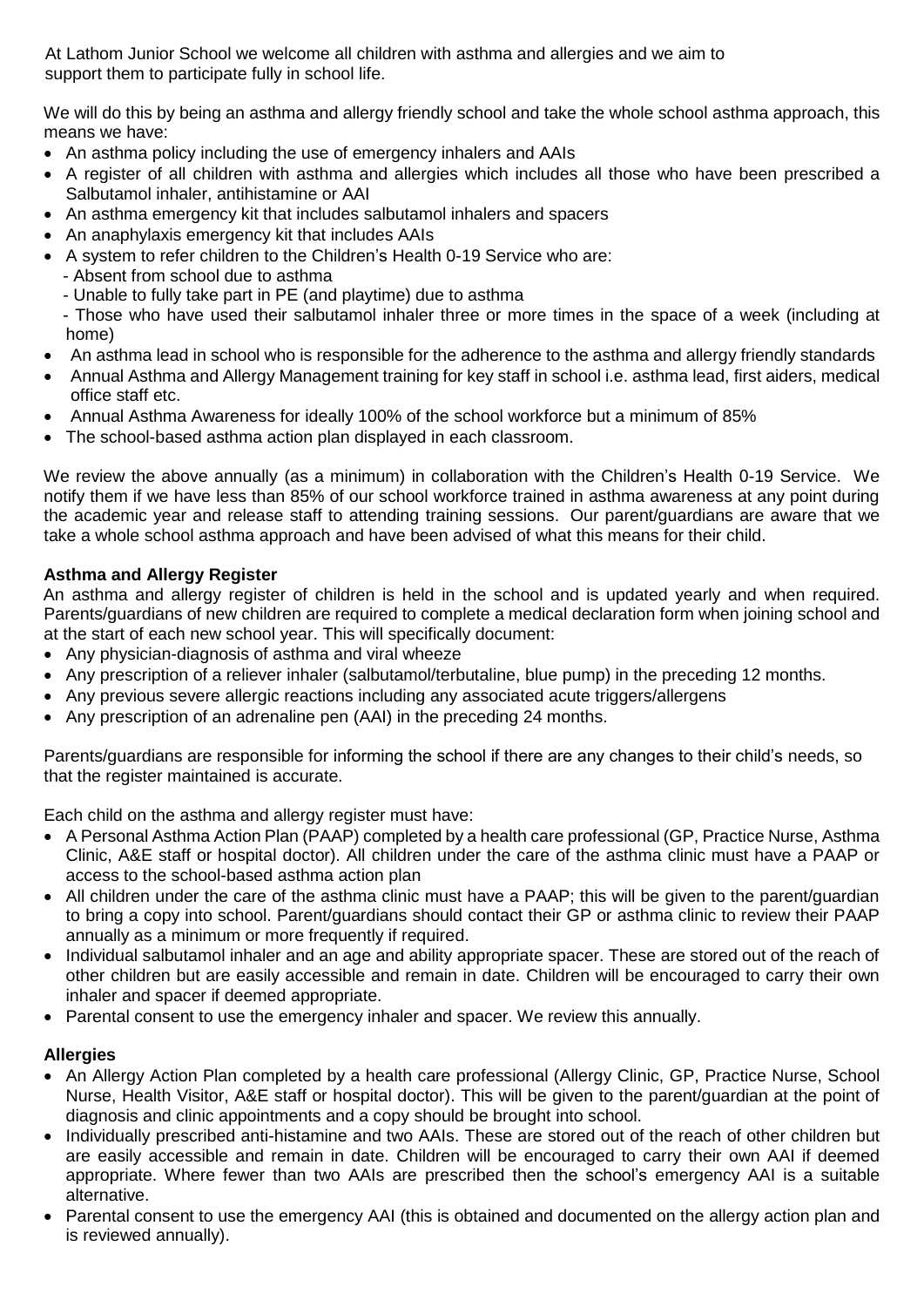- Parent/guardians should contact their GP/allergy clinic to update their Allergy Management Plan if any changes are reported.
- All children prescribed a salbutamol inhaler within the last 12 months but without a formal diagnosis of asthma are also included on the register, so that the emergency inhaler and spacer can be made available to them with the consent of their parents/guardian.

#### **Medications**

#### **Inhalers and spacers**

We recognise that all child with asthma should have immediate access to their reliever (usually the salbutamol, blue inhaler) at all times. The reliever inhaler is a fast-acting medication that relaxes the airway muscles, opening them up and making it easier for the child to breathe. It is always taken through an age-appropriate spacer (with a mask under 4 years of age, and a mouthpiece over 4 years of age or those developmentally unable to use a mouthpiece).

We recognise that most children will also have a preventer inhaler (brown/orange/purple/red), which is usually taken morning and night, as prescribed by the doctor/nurse. Children should not routinely bring their preventer inhaler to school as it should be taken regularly at home as prescribed by their doctor.

If the child is going on a residential trip, they will need to take their preventer inhaler (and other prescribed asthma medication) with them for use at the start and end of the day. It is not helpful during an acute asthma attack.

School staff are not usually required to administer asthma medicines to children unless they are developmentally unable to take their inhalers by themselves or they are severely unwell during an asthma attack or anaphylaxis. Those who have poor inhaler and spacer technique will be observed and supported by a trained member of staff. If there are concerns over a child's ability to use their inhaler advice will be given to the parents/guardians to arrange a review with their GP and/or discuss this with the community asthma nurse. In addition, a referral can be made to the Children's Health 0-19 Service.

#### **Spacer technique and care**

As part of the asthma and allergy management training all staff have been shown the specific inhaler and spacer technique that should be used to ensure the maximum benefit of using the medication is achieved. Spacers need to be replaced yearly and washed half-termly or more regularly with frequent use. Spacers should be kept free from dust and liquids, and replaced if scratches or cloudiness are noted.

#### **Emergency Inhalers in Schools**

In 2014, government legislation was introduced allowing schools to purchase salbutamol inhalers and spacers that would be owned and managed by the school. At Lathom we seek parental permission for the use of these inhalers so that where the child's salbutamol inhaler is not available or has expired or run out or obtaining it would cause delay these can be administered.

#### **Adrenaline Auto-injectors (AAIs)**

In the event of a severe reaction the first line treatment is the administration of an AAI (AAI) as an injection into the thigh muscle. This will be administered immediately If there are any signs of a severe reaction. At Lathom we require all children who have been prescribed an AAI to have two available at all times this is because on occasion an AAI device may be used incorrectly or may misfire, additionally; severe reactions may require more than one dose of adrenaline. When a dose of adrenaline has been administered due to a severe reaction the school will always call 999 for an ambulance even if the child has apparently completely recovered.

AAI devices are kept in the child's classroom in a clear container. These are kept out of reach of other children but are easily accessible. They can be clearly identified by the signage on the outside of the cupboard.

In an emergency, a child whose parent has given consent may be treated with devices from the school's emergency supply of AAIs.

#### **Individual Health Care Plans (IHCPs)**

#### **Personal Asthma Action Plans (PAAPs)**

All children with asthma should have a Personal Asthma Action Plan which should be completed and reviewed by a healthcare professional (GP, Practice Nurse, Asthma Clinic, A&E staff or hospital doctor). This should be reviewed annually at asthma related appointments, or when there are changes in a child's condition.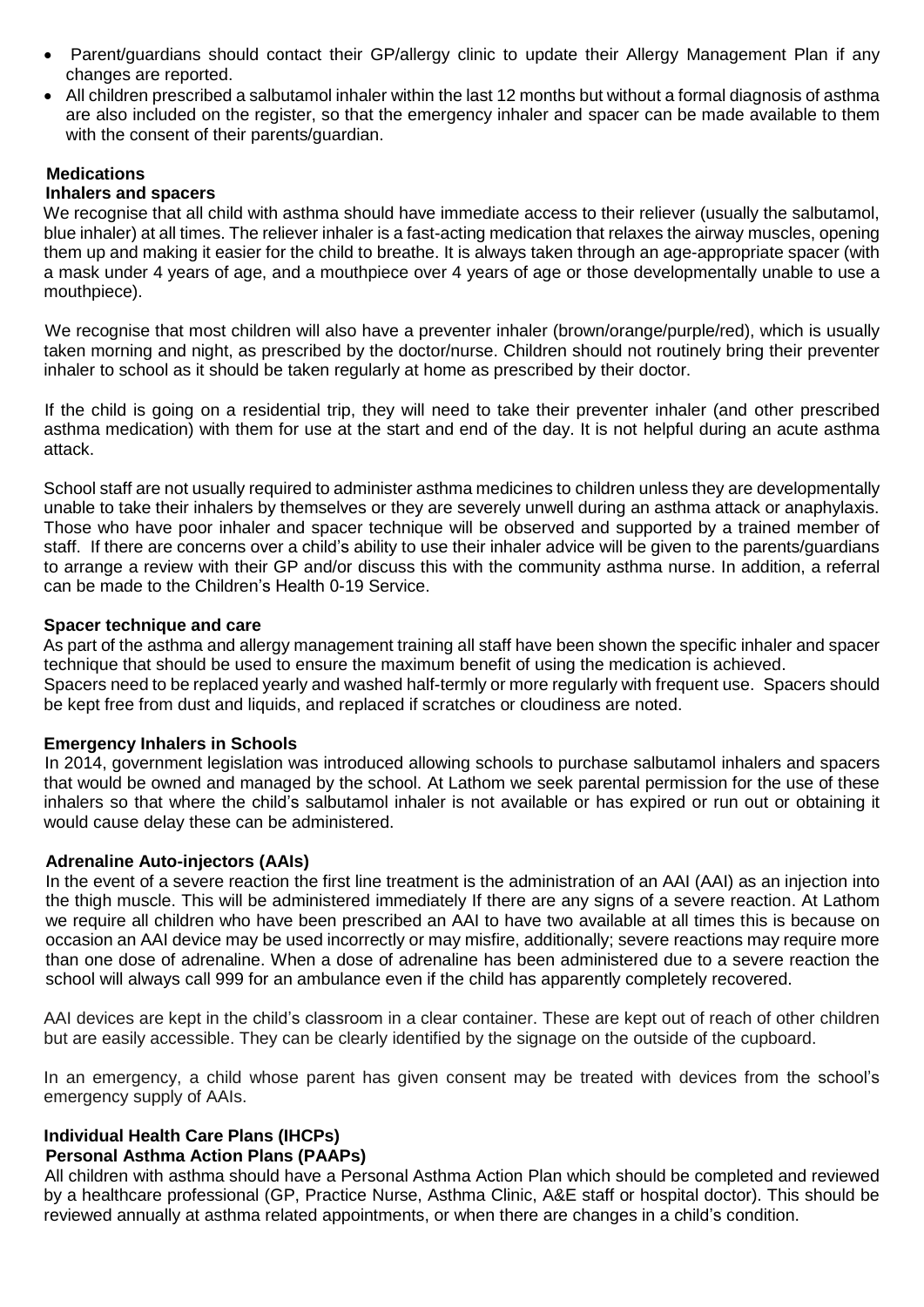PAAPs support to ensure that children's asthma is managed effectively within school and to prevent hospital admissions. Whilst we maintain that all children should have a PAAP there are instances where they are not always completed in some healthcare settings or there is a delay in obtaining the PAAP.

As we are a whole school asthma school, our children have access to a school-based asthma action plan. If a child has a PAAP in school this will be used in the first instance but where this is not available the school asthma action plan will be utilised.

The school asthma action plan is set out below:



## **School environment and triggers**

The school does all that it can to ensure that the school environment is favourable to children with asthma and allergies.

The school has a definitive no-smoking policy.

Children asthma and allergy triggers will be recorded as part of their asthma and allergy action plans. The school will ensure that children will not come into contact with their triggers, where possible.

We are aware that triggers for asthma can include:

- Colds and infection
- Dust and house dust mite
- Pollen, spores and moulds
- Feathers
- Furry animals
- Exercise, laughing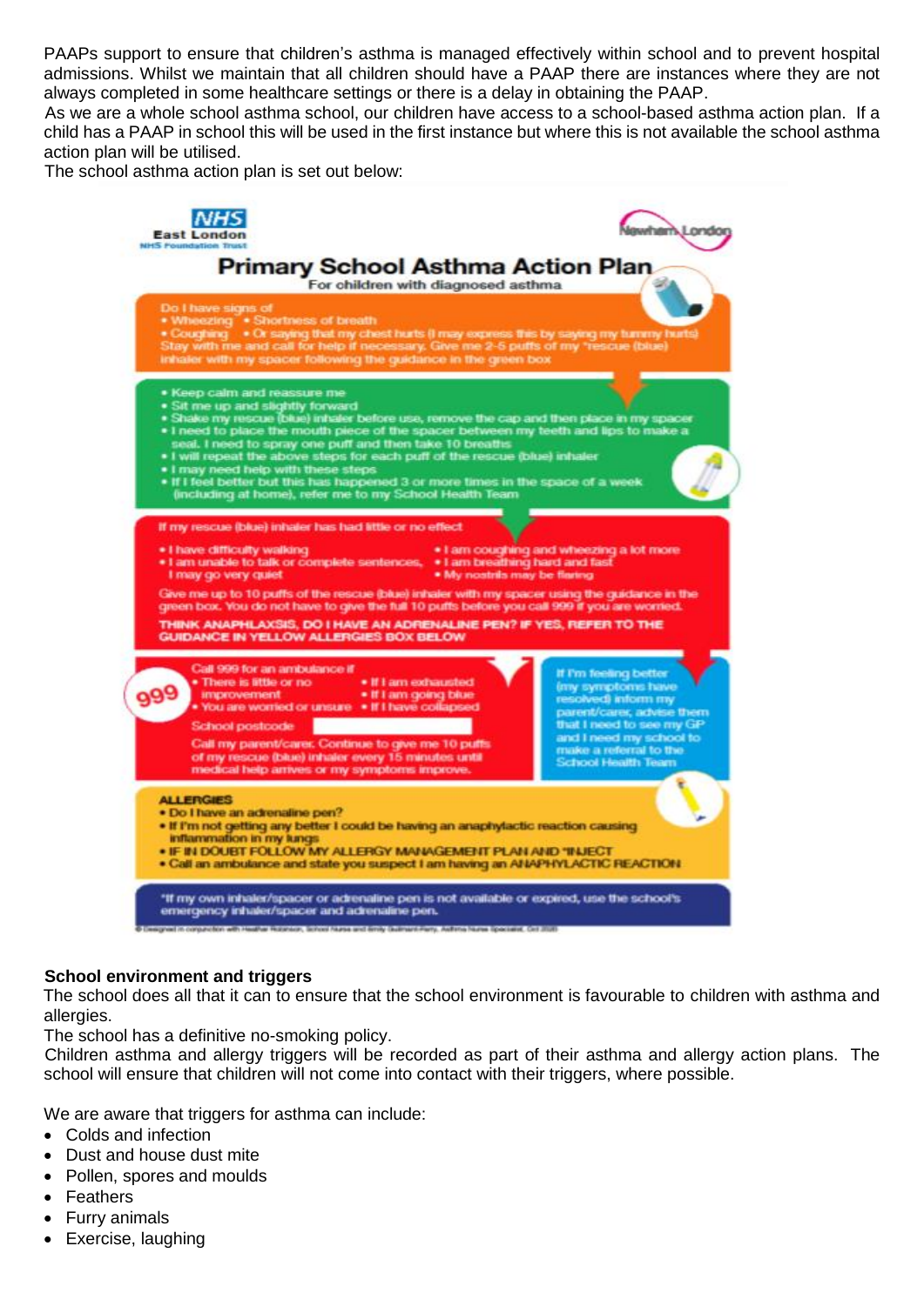- **•** Stress
- Cold air, change in the weather
- Chemicals, glue, paint, aerosols, perfume
- Food allergies
- Fumes, pollution and cigarette smoke

We are aware that common allergens that can trigger anaphylaxis are:

- Foods (e.g. nuts, milk/dairy foods, egg, wheat, fish/seafood, sesame, soya)
- Insect stings (e.g. bee, wasp)
- Medications (e.g. antibiotics, pain relief such as ibuprofen)
- Latex (e.g. rubber gloves, balloons, swimming caps)

## **Emergency evacuations (i.e. fire alarms)**

When we are required to evacuate the school premises, an emergency asthma and anaphylaxis kit is brought to each of the meeting points so they are available should any children with asthma and/or allergies require them.

## **Exercise and activity**

Taking part in sports, games and activities is an essential part of school life for all children. This includes children with asthma and allergies.

- All staff will know which children in their classes have asthma. This is particularly important for PE teachers.
- Children with asthma are encouraged to participate fully in all activities.
- PE staff will remind children whose asthma is triggered by exercise to take their reliever (usually Salbutamol, blue inhaler) via spacer if beneficial before the lesson, and to thoroughly warm up and down before and after the lesson.
- It is agreed with PE staff that children who are mature enough will carry their inhaler and spacer with them and those that are too young will have their inhaler and spacer labelled and kept in a box at the site of the lesson.
- If a child needs to use their inhaler during a lesson they will be encouraged to do so (using a spacer). The use of the inhaler will be documented.
- If a child regularly has excess shortness of breath, chest tightness or cough with exercise, this will be communicated to the school asthma lead and referred to the Children's Health 0-19 Service. These are signs of poor asthma control and need review by a medical professional.

## **School visits**

When planning schools visit we conduct a risk-assessment for any child at risk of anaphylaxis and/or asthma taking part in a school trip off school premises.

When attending a school visit child at risk of anaphylaxis and/or asthma/wheeze should have their AAI/reliever inhaler and spacer with them. A trained member of staff will administer AAI in an emergency.

If it is a residential trip, arrangement for children with asthma and allergies, will be made in advance, providing the parent/guardians and any health professionals adequate time to organise an IHCP that includes instruction of medication and interventions that is not normally provided during the school day. Children with asthma must wash their mouth our after taking their preventer inhalers to minimise the unwanted side-effects.

#### **Impact on education**

The school are aware that the aim of asthma and allergy medication is to allow children to live a normal life. Asthma and/or allergies can impact on the life of a children by making them:

- unable to take part in normal activities (for example PE)
- $\bullet$  tired during the day
- fall behind in lessons
- have significant school absence

If we recognise that a Children education is affected by their condition, we will:

- Discuss this with the parents/guardians
- With consent, inform the school nurse and/or their GP/asthma nurse

## **'Spare' Emergency Salbutamol Inhalers, Spacers and Adrenaline Auto Injectors (AAI) in school**

At Lathom we are aware of the Department of Health guidance on the use of emergency salbutamol inhalers in schools and the use of adrenaline auto-injectors. All staff are aware that we have access to spare inhalers,